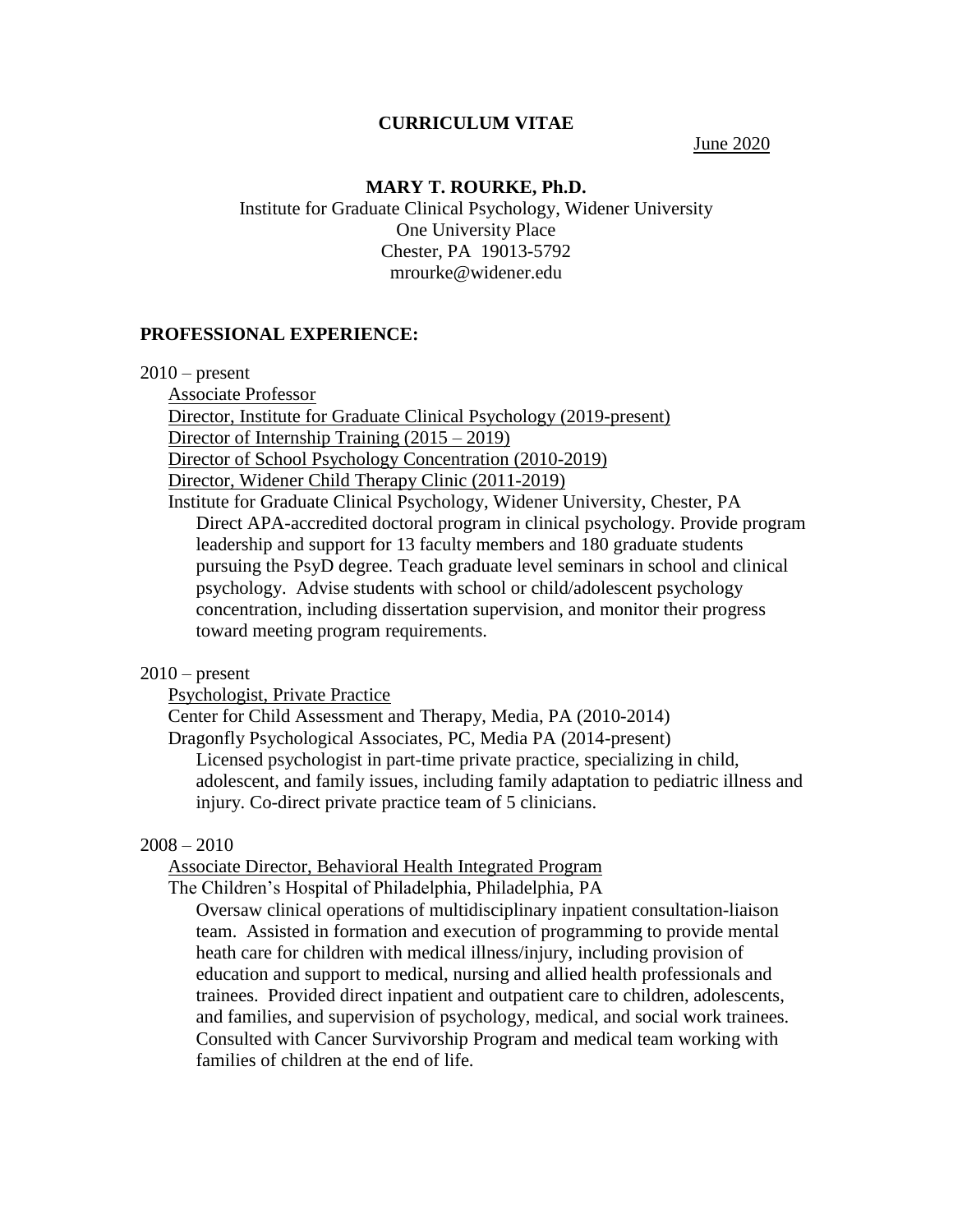Mary T. Rourke, Ph.D. Page 2 of 12

### 2005-2010

Co-Director, Predoctoral Internship Training Program, Department of Psychology The Children's Hospital of Philadelphia

Recruited, trained, and supervised doctoral students from nationally-ranked programs into APA-accredited doctoral level internship program in child clinical psychology. Developed program training in accordance with national guidelines, and provided didactics and case-based supervision to trainees. Oversaw intern attainment of training competencies, and maintained communication with graduate school programs regarding progress of trainees.

### $2006 - 2009$

Adjunct Lecturer, Department of Psychology

Bryn Mawr College, Bryn Mawr, PA

Taught advanced undergraduate seminar in Pediatric Psychology to approximately 20 senior psychology majors and post-baccalaureate program students.

### 2004 – 2008

### Director, Psychosocial Services, Division of Oncology

The Children's Hospital of Philadelphia

Oversaw psychosocial clinical program for patients (and their family members) receiving medical treatment in Division of Oncology. Provided direct psychological care and supervised care provided by psychology trainees. Coordinated programming across psychology, social work, and child life. Participated as active researcher and co-investigator on a number of nationallyfunded research projects studying adaptation and coping in children with cancer and their family members. Participated in grant-writing, data collection and analysis, and preparing manuscripts for submission/publication.

### 2000-2004

Psychologist, Division of Oncology

The Children's Hospital of Philadelphia, Philadelphia, PA

Provided psychotherapy to children receiving cancer treatment and their families, and supervision to trainees who provided care. Worked as project manager for a number of studies investigating long-term psychological reactions to childhood cancer. Trained undergraduate and graduate student research assistants in delivery of protocolized treatment as part of nationally-funded research study. Was principal investigator on study to develop young adult survivor clinical intervention.

### 2000-2001

Adjunct Lecturer, Department of Psychology

Haverford College, Haverford, PA

Taught mid-level psychology course with focus on developmental ecological models.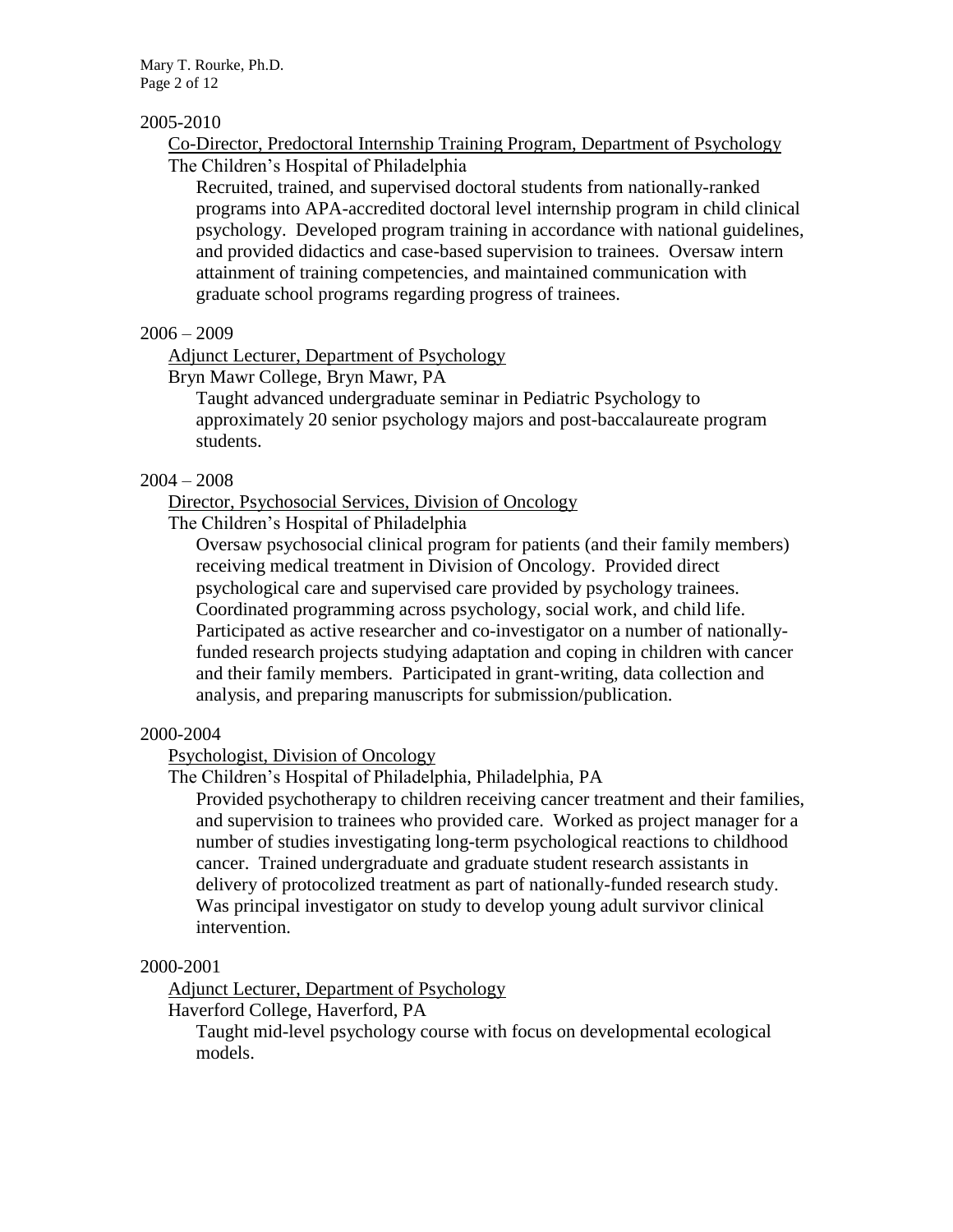Mary T. Rourke, Ph.D. Page 3 of 12

## **EDUCATION:**

- 1995-98 Ph.D., Bryn Mawr College (Clinical and Developmental Psychology)
- 1991-95 M.A., Bryn Mawr College (Clinical and Developmental Psychology)
- 1982-86 A.B., Smith College (Psychology)

## **TRAINING AND FELLOWSHIP APPOINTMENTS:**

| 1998-2000 | Postdoctoral Fellow in Pediatric Psychology, Division of Oncology, |
|-----------|--------------------------------------------------------------------|
|           | The Children's Hospital of Philadelphia                            |
| 1996-1997 | Predoctoral Internship in Clinical Psychology, Child Guidance      |
|           | Center of The Children's Hospital of Philadelphia                  |

## **LICENSURE/CERTIFICATION:**

Psychologist, Commonwealth of PA Certified School Psychologist, Commonwealth of PA

### **MEMBERSHIPS IN PROFESSIONAL AND SCIENTIFIC SOCIETIES:**

Society of Pediatric Psychology American Psychological Association (APA) National Association of School Psychologists (NASP) Pennsylvania Psychological Association (PPA)

### **PUBLICATIONS:**

- Samson, K., **Rourke, M.T**., & Alderfer, M.A. (2016). A qualitative analysis of the impact of childhood cancer on the lives of siblings at school, in extracurricular activities, and with friends. Clinical Practice in Pediatric Psychology, 4(4), 362–372.
- **Rourke, M.T.** & Bartolini, E. (2016). A framework for considering gender in the cognitive assessment process. In V. Brabender & J. Mihura (eds.), *Handbook of Gender and Sexuality in Psychological Assessment* . NY: Routledge.
- Humphrey, L.M., Hill, D.L., Carroll, **Rourke, M**., Kang, T.I., & Feudtner, C. (2015). Psychological well-being and family environment of siblings of children with life threatening illness. *Journal of Palliative Medicine*.
- **Rourke, M.T.,** Samson, K.K. & Kazak, A.E. (2015). Psychological aspects of long-term survivorship. In C. Schwartz, W. Hobbie, L. Constine, & K. Ruccione (Eds.), *Survivors of Childhood and Adolescent Cancer (3rd ed*.), NY: Springer.
- **Rourke, M.T.** (2015). Trauma in maltreated children: Implications for schools. In P. Clements, S.Seedat, & E. Gibbings, (Eds.) *Mental health issues of child maltreatment*. St. Louis, MO: STM Learning.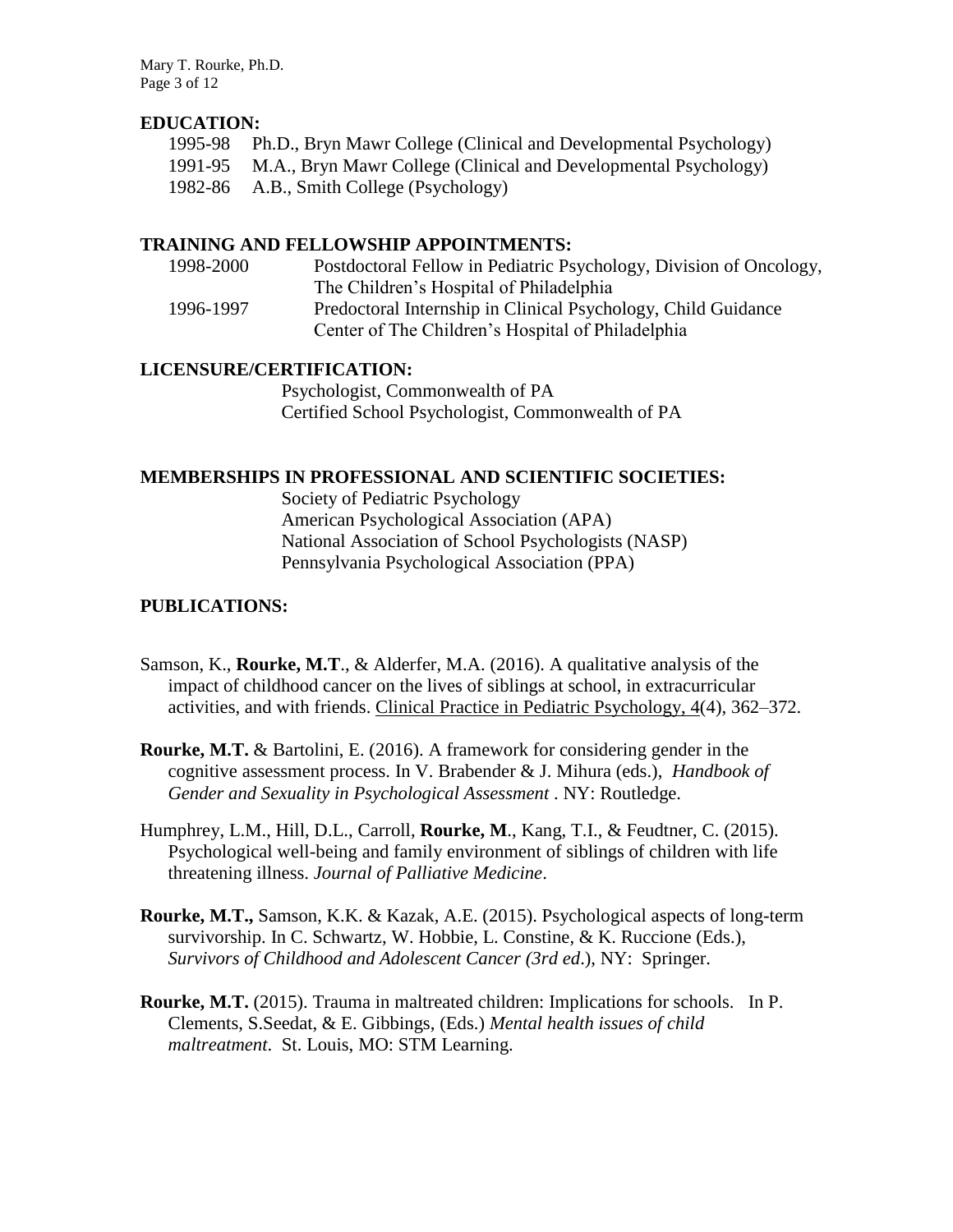Mary T. Rourke, Ph.D. Page 4 of 12

- Miller, T.A.K., Prout, M.F., **Rourke, M**., Lefkowitz, K. & Boyer, B. (2014). A therapist's guide to treating grief after the loss of a pet: A three-tier model. *Human-Animal Interaction Bulletin, 2*(1), 38-58.
- Alderfer, M.A. & **Rourke, M.T.** (2014). School reintegration: Providing consultation to schools and families. In M. Roberts, B. Aylward, & Y. Wu (Eds.), *Clinical practice in pediatric psychology* (pp. 109-125). New York: Guilford Press.
- Robins, P. & **Rourke, M**. (2013). Family relationships under stress. In N. Abend and M. Helfaer (Eds.) *Pediatric neurocritical care*. NY: Demos.
- Kazak, A.E. and **Rourke, M.T**. (2011). Psychological late effects. In R.I. Hoffman (Ed.), *Educating the child with cancer: A guide for parents and teachers (2nd edition)*. Washington, D.C.: American Childhood Cancer Organization.
- DeRosa, B.W., Kazak, A.E., Doshi, K., Schwartz, L.A., Ginsberg, J., Mao, J.J., Straton, J., Hobbie, W., **Rourke, M.T.,** Carlson, C., & Ittenback, R.F. (2011). Development and validation of the Health Competence Beliefs Inventory in young adults with and without a history of childhood cancer. *Annals of Behavioral Medicine, 41*(1) 48-58.
- Power, T.J., Robins, P.M., Watkins, M.W., **Rourke, M.T.**, & Alderfer, M.A. (2011). Determining readiness for pre-doctoral internship training. An assessment of functional and foundational competencies. *Journal of Clinical Psychology, 67*(1), 6- 16.
- Alderfer, M.A. & **Rourke, M.T**. (2009). Family psychology in the context of pediatric medical conditions. In J.H. Bray (Ed.), *Wiley-Blackwell handbook of family psychology.* NY: John Wiley & Sons.
- Kersun, L., **Rourke, M.T**., Mickley, M. & Kazak, A.E. (2009). Screening for depression and anxiety in adolescent cancer patients. *Journal of Pediatric Hematology and Oncology, 31*(11), 835-839.
- Kazak, A.E., **Rourke, M.T**., & Navsaria, N. (2009). Families and other systems in pediatric psychology. In M. Roberts and R. Steele (Eds.), *Handbook of pediatric psychology (4rd edition).* New York: Guilford.
- **Rourke, M.T.** (2007). Compassion fatigue in pediatric palliative care providers. In T. Kang, D. Munson, and J. Klick (Eds*.), Pediatric Clinics of North America, 54*(5), 631-644. NY: Elsevier.
- McSherry, M., Kehoe, K., Carroll, J.M., Kang, T.I., & **Rourke, M.T**. (2007). Psychosocial and spiritual needs of children living with a life-limiting illness. In T. Kang, D. Munson, and J. Klick (Eds.), *Pediatric Clinics of North America, 54*(5). NY: Elsevier.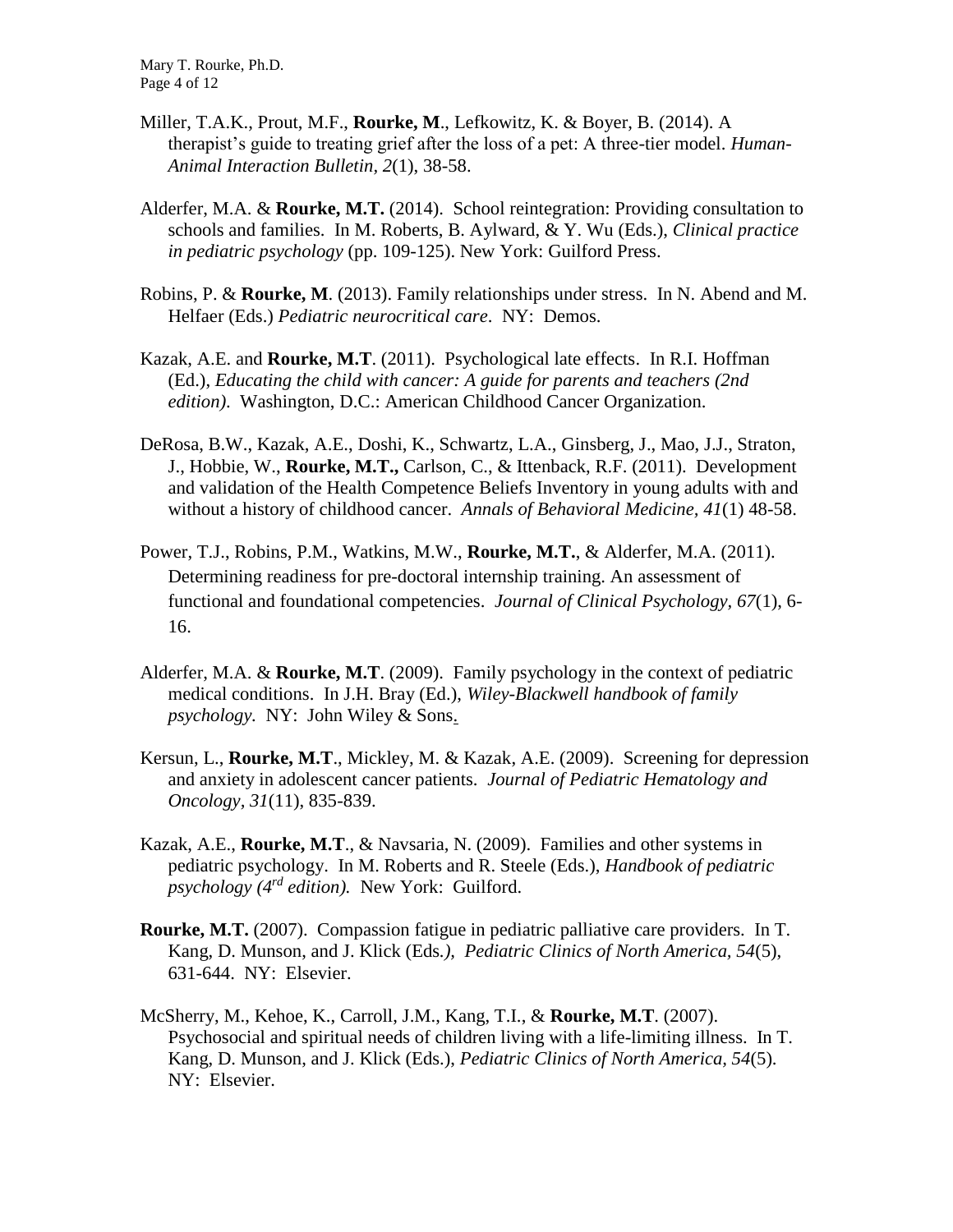Mary T. Rourke, Ph.D. Page 5 of 12

- Ginsberg, J.P., Tuchman, L.K., Carlson, C.A., Ogle, S.K., Reilly, M.M., Hobbie, W.L., **Rourke, M.T.**, Zhao, H., Meadows, A.T. (2008). Sperm banking for adolescent cancer patients: Patient and parent perspective. *Pediatric Blood and Cancer, 50*(3), 594-598.
- Feudtner,C., Santucci, G., Feinstein, J.A., Snyder C.R., **Rourke, M.T**., Kang, T.I. (2007). Hopeful thinking and level of comfort regarding providing pediatric palliative care: a survey of hospital nurses. *Pediatrics, 119*, 186-192.
- **Rourke, M.T**., Hobbie, W.L., Schwartz, L., & Kazak A.E. (2007). Posttraumatic stress disorder (PTSD) in young adult survivors of childhood cancer. *Pediatric Blood & Cancer, 49*(2), 177-182.
- Kazak, A.E., Kassam-Adams, N., Schneider, S., Zelikovsky, N., Alderfer, M.A., & **Rourke, M.T.** (2006). An integrative model of pediatric medical traumatic stress. *Journal of Pediatric Psychology, 31*(4), 343-355.
- Kazak, A.E., Simms, S. Alderfer, M.A., **Rourke, M.T**., Crump, T., McClure, K., Jones, P., Rodriguez, A., Boeving, A., Hwang, W.T., Reilly, A. (2005). Feasibility and preliminary outcomes from a pilot study of a brief psychological intervention for families of children newly diagnosed with cancer. *Journal of Pediatric Psychology, 30*(8), 644-655.
- Meltzer, L.J. & **Rourke, M.T.** (2005). Oncology summer camp: Benefits of social comparison. *Children's Health Care, 34*(4), 305-314.
- **Rourke, M.T.** & Kazak, A.E. (2005). Psychological aspects of long-term survivorship. In C.L. Schwartz, W.L. Hobbie, L.S. Constine, & K.S. Ruccione (Eds.), *Survivors of childhood and adolescent cancer: A multidisciplinary approach (2nd Edition).* New York: Springer.
- Reichert, S., Chianello, T., & **Rourke, M.T.** (2005). Sexual abuse: Issues related to interviewing children. In A.P. Giardino & R. Alexander (Eds.), *Child maltreatment: A clinical guide and reference.* St. Louis: G.W. Medical Publishing, Inc.
- Kazak, A.E., Alderfer, M.A., Streisand, R., Simms, S. **Rourke, M.T.,** Barakat, L.P., Gallagher, P. & Cnaan, A. (2004). Treatment of posttraumatic stress symptoms in adolescent survivors of childhood cancer and their families: A randomized clinical trial. *Journal of Family Psychology, 18*(3), 493-504.
- Kazak, A.E., McClure, K.S., Alderfer, M.A., Hwang, W.T., Crump, T.A.,Le, L., Deatrick, J., Simms, S., & **Rourke, M.T**. (2004). Cancer-related parental beliefs: The Family Illness Beliefs Inventory (FIBI). *Journal of Pediatric Psychology, 29,* 531-42.
- Kazak, A.E., Alderfer, M.A., **Rourke, M.T**., Simms, S., Streisand, R., & Grossman, J.R. (2004). Posttraumatic stress symptoms (PTSS) and Posttraumatic Stress Disorder (PTSD) in families of adolescent cancer survivors. *Journal of Pediatric Psychology, 29*, 211-219.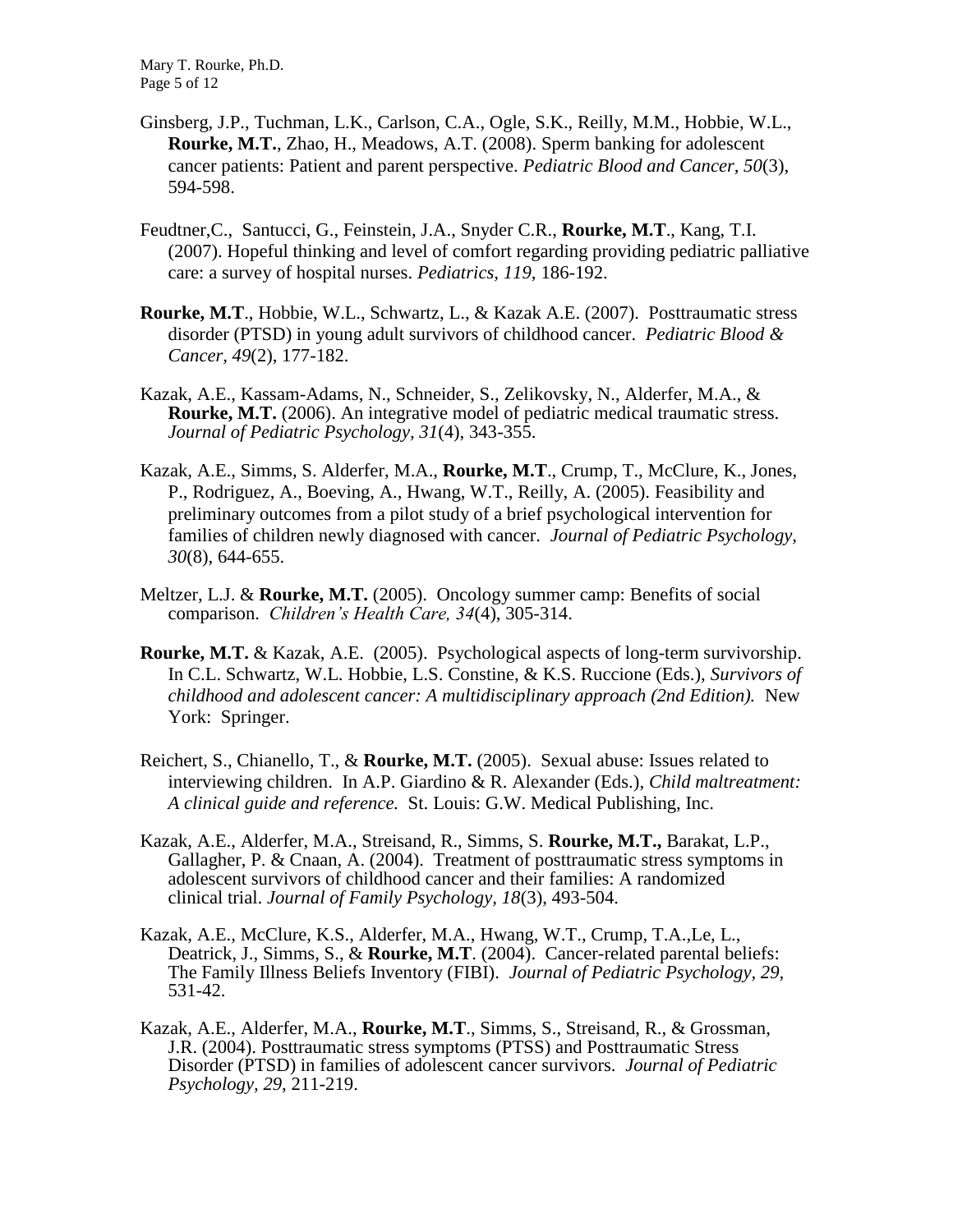Mary T. Rourke, Ph.D. Page 6 of 12

- Kazak, A., Cant, M.C., Jensen, M., McSherry, M., **Rourke, M**., Hwang, W.T., Alderfer, M., Beele, D., Simms, S. & Lange, B. (2003). Identifying psychosocial risk indicative of subsequent resource utilization in families of newly diagnosed pediatric oncology patients. *Journal of Clinical Oncology, 21*, 3220-3225.
- Cassidy, K.W., Werner, R.S., **Rourke, M.T**., Zubernis, L., & Balaraman, G. (2003). The relationship between psychological understanding and positive social behaviors. *Social Development, 12*(2), 198-221.
- Kazak, A.E., Simms, S., & **Rourke, M.** (2002). Family systems practice in pediatric psychology. *Journal of Pediatric Psychology, 27*(2), 133-143.
- Kazak, A.E., Barakat, L.P., Alderfer, M., **Rourke, M.T**., Meeske, K., Gallagher, P.R., Cnaan, A., & Stuber, M.L. (2001). Posttraumatic stress in survivors of childhood cancer and mothers: Development and validation of the Impact of Traumatic Stressors Interview Schedule (ITSIS). *Journal of Clinical Psychology in Medical Settings, 8*(4), 307-323.
- Kazak, A.E., Prusak, A., McSherry, M., Simms, S., Beele, D., **Rourke, M.T**., Alderfer, M. & Lange, B. (2001). The Psychosocial Assessment Tool (PAT): Development of a brief screening instrument for identifying high risk families in pediatric oncology. *Family Systems and Health, 19*(3), 303-315.
- Hobbie, W.L., Stuber, M., Meeske, K, Wissler, K., **Rourke, M.T**., Ruccione, K., Hinkle, A., & Kazak, A.E. (2000). Symptoms of posttraumatic stress in young adult survivors of childhood cancer. *Journal of Clinical Oncology, 18* (24), 4060-4066.
- **Rourke, M.T.** (1999). A framework for understanding and intervening in families facing childhood cancer*. The Pennsylvania Psychologist Quarterly, 59*(11), 9-10.
- **Rourke, M.T**., Hobbie, W.L., & Kazak, A.E. (1999). Post-traumatic stress disorder: Understanding the psychosocial impact of surviving childhood cancer into young adulthood. *Journal of Pediatric Oncology Nursing, 16*(3), 126-135*.*
- **Rourke, M.T**., Wozniak, R.H., & Cassidy, K.W. (1999). The social sensitivity of preschoolers in peer conflicts: Do children act differently with different peers? *Early Education and Development, 10*(2), 209-227*.*
- Cassidy, K.W., Ball, L.V.; **Rourke, M.T**.; Werner, R. S.; Feeny, N.; Chu, J.Y.; Lutz, D.J.; Perkins, A. Theory of mind concepts in children's literature. (1998). *Applied Psycholinguistics, 19*(3), 463-470.

Wozniak, R.H. & **Rourke, M.T.** (1993). *Anthology of Readings and Study Guide for Worlds of Childhood.* New York: HarperCollins College Publishers.

### **PAPER AND POSTER PRESENTATIONS:**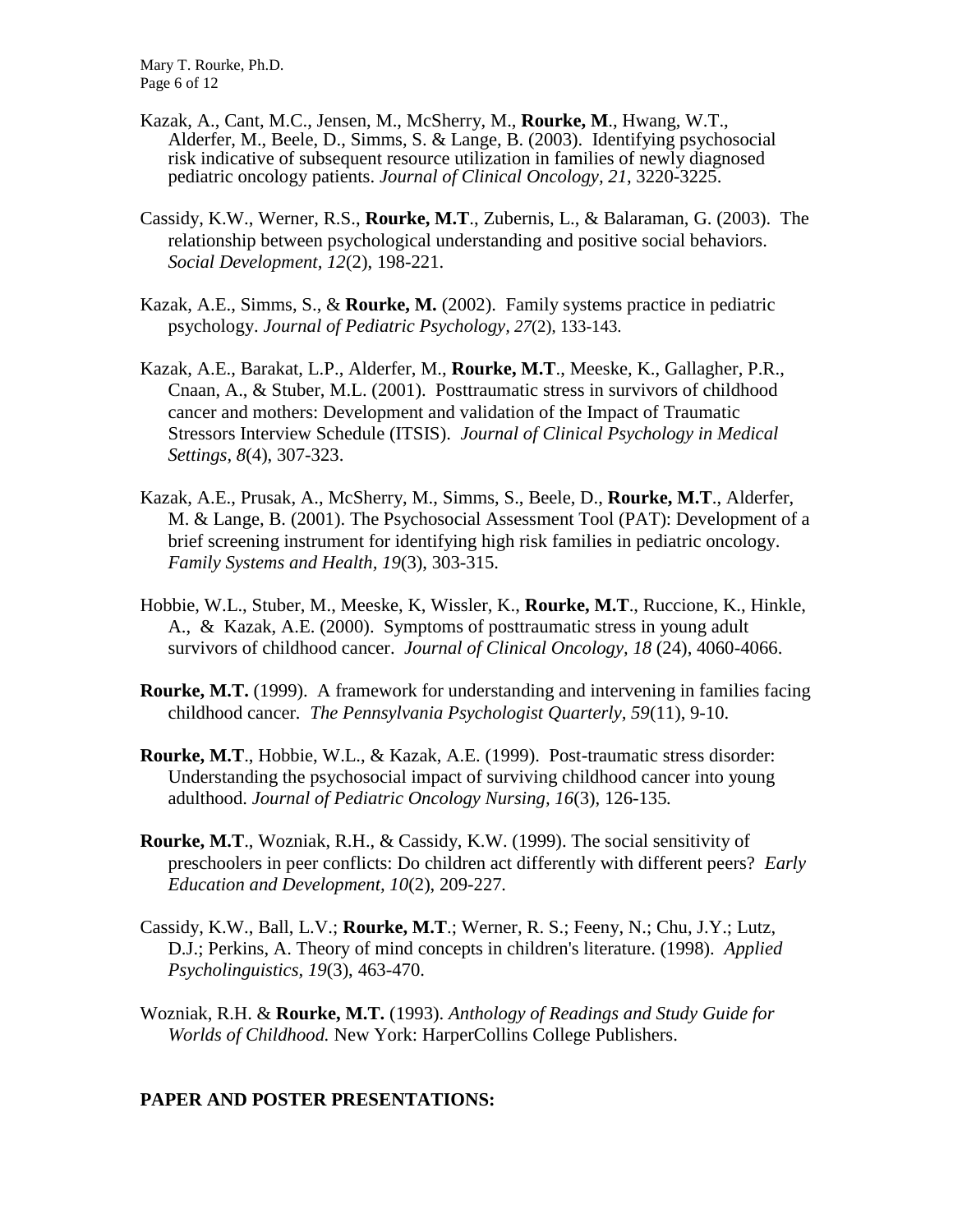- Rourke, M.T., Thorne, C., & Zarabba, J. (2018). From roots to branches: Fostering sustainable professional collaboration. Practitioner conversation presented at National Association of School Psychologists Annual Convention. Chicago, IL: February 2018.
- Stern, Z., Zarabba, J.M., & Rourke, M.T. (2018). Predictive validity of a kindergarten screener. Poster presented at the National Association of School Psychologists Annual Convention. Chicago, IL: February 2018.
- Mooreville, M.A., **Rourke, M.T.,** Fitzgerald, C., & Lefkowitz, D. (2017). Household chaos and mental health in youth with solid organ transplants. Poster presented at the Society of Pediatric Psychology Annual Conference. Seattle, WA. April 1, 2017.
- Lazar, M. & **Rourke, M.T.** (2016). Learning, attentional, and psychological factors in protracted recovery from concussion. Paper presented at the Children's Hospital of Philadelphia's Fourth Annual Conference on the Diagnosis and Management of Concussion: Seeing Concussion Through New Eyes. Philadelphia, PA, April 1, 2016.
- Zarabba, J. & **Rourke, M.T.** (2016). Schools and universities as partners: Reaching out to pull in. Practitioner conversation presented at National Association of School Psychologists Annual Convention. New Orleans, LA: February 2016.
- Brabender, V. Lazar, M., & **Rourke, M.** (2015). A team approach to assessment training and supervision. Presentation in the symposium "Swimming upstream: Advances in education and training of assessment." Annual convention of the Society for Personality Assessment. Brooklyn, NY. March 2015.
- Perelman, A., Geller, P., Patterson, C. & **Rourke, M.** (2014). Supporting the mental health needs of mothers in the NICU: Results from a quantitative study. Paper presented at The 35th Annual Meeting & Scientific Sessions of the Society of Behavioral Medicine. Philadelphia, PA. April 2014.
- **Rourke, M.T.** (2013). The D-E-Fs of trauma in schools. Paper presented as part of invited symposium, "Easy as A-B-C: Adapting the D-E-F framework to guide trauma-informed assessment and intervention." Kennedy Krieger Institute's 4<sup>th</sup> Biennial Trauma Conference: Addressing Trauma across the Lifespan: Integration of Family, Community, and Organizational Approaches. Baltimore, MD, October 2013.
- Koser, T. & **Rourke, M.T.**(2013). The Home-School Partnership (HSP) with gay fathers. Poster presented at the annual meeting of the Pennsylvania Psychological Association, Harrisburg, PA. June 2013.
- Samson, K.K., **Rourke, M.T.** & Alderfer, M.A. (2013). A qualitative analysis of the impact of childhood cancer on the lives of siblings in school, with friends and in extra-curricular activities. Poster presented at National Conference in Pediatric Psychology, New Orleans, LA. April 2013.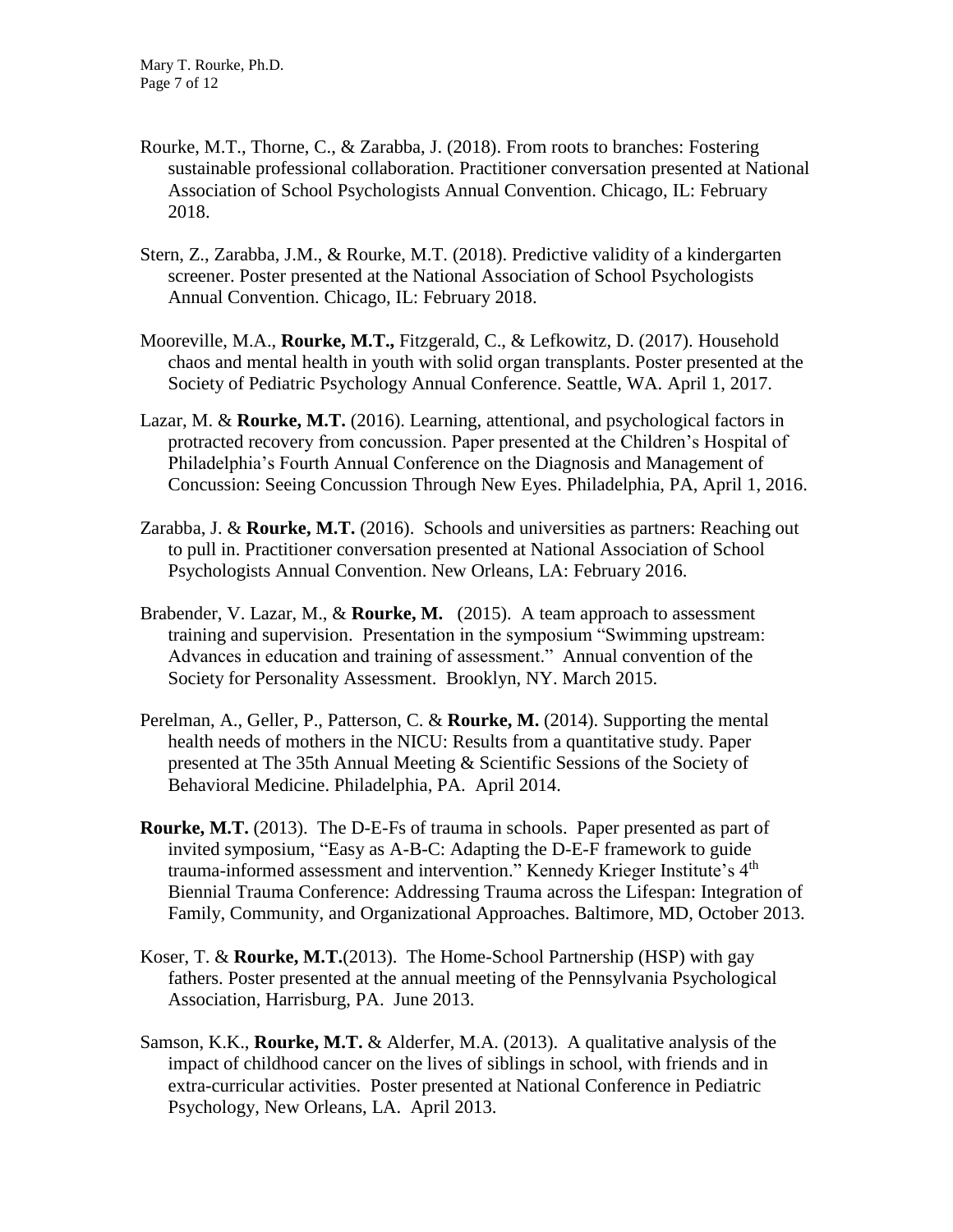- Schmidt, R., Cassano, M. & **Rourke, M.** (2013). Defining kindergarten transition success for children with Autism Spectrum Disorders. Poster presented at the National Convention of the National Association of School Psychologists. Seattle, WA. February 2013.
- Werba, B., Carlson, C., Ginsberg, J., Hobbie, W. , Ittenbach R., Ogle, S., **Rourke, M**., Schwartz, L., Straton, J., and Kazak, A. (2006). Psychological adjustment in young adult survivors of childhood cancer: Health competence beliefs. Poster at the 9<sup>th</sup> International Conference on Long-Term Complications of Treatment of Children and Adolescents for Cancer. Niagara-on-the-Lake, Ontario, Canada. June 2006.
- **Rourke, M.T**., Reilly, A., Kersun, L.S., McSherry, M., Ingram, M., & Tracy, E. (February 2006). Understanding and managing challenging families in pediatric oncology. Poster presented at the American Psychosocial Oncology Society (APOS) 3rd Annual Conference, Amelia Island, FL.
- Schwartz, L., **Rourke, M.T**., Hobbie, W. L., & Kazak, A. E. (April 2005). Perceived late effects of survivors of childhood cancer and related outcomes. Poster presented at Great Lakes Conference on Child Health, Columbus, OH.
- Alderfer, M.A., **Rourke, M.T**., & Kazak, A.E. (2002). Rates and concordance of posttraumatic stress in caregivers of childhood cancer survivors. Poster presented at the 7<sup>th</sup> International Conference on Long-Term Complications of Treatment of Children and Adolescents for Cancer, Niagara-on-the-Lake, Ontario.
- Hobbie, W.L., **Rourke, M.T**., Kazak, A.E. (2002). Assessing the psychosocial needs of young adult survivors of childhood cancer: a pilot study of the young adult survivor psychosocial assessment tool (YAS-PAT). Poster presented at the  $7<sup>th</sup>$  International Conference on Long-Term Complications of Treatment of Children and Adolescents for Cancer, Niagara-on-the-Lake, Ontario.
- Hobbie, W.L., **Rourke, M.T**., Labay, L, & Kazak, A.E. (2002). Promoting the successful adaptation of young adult cancer survivors: A pilot intervention study. Poster presented at the 7<sup>th</sup> International Conference on Long-Term Complications of Treatment of Children and Adolescents for Cancer, Niagara-on-the-Lake, Ontario.
- **Rourke, M.T**., Hobbie, W.L., Labay, L., Kazak, A.E. (2002). Posttraumatic stress and other distress in young adult survivors of childhood cancer. Poster presented at the 7<sup>th</sup> International Conference on Long-Term Complications of Treatment of Children and Adolescents for Cancer, Niagara-on-the-Lake, Ontario.
- Kazak, A.E., Cant, C., Prusak, A.,McSherry, M. Beele, D., **Rourke, M.T**., Alderfer, M.A., Simms, S., & Lange,B. (2002). Psychosocial risk and resource utilization in pediatric oncology families. Poster presented at Great Lakes Regional Meeting on Child Health Psychology, Milwaukee, WI.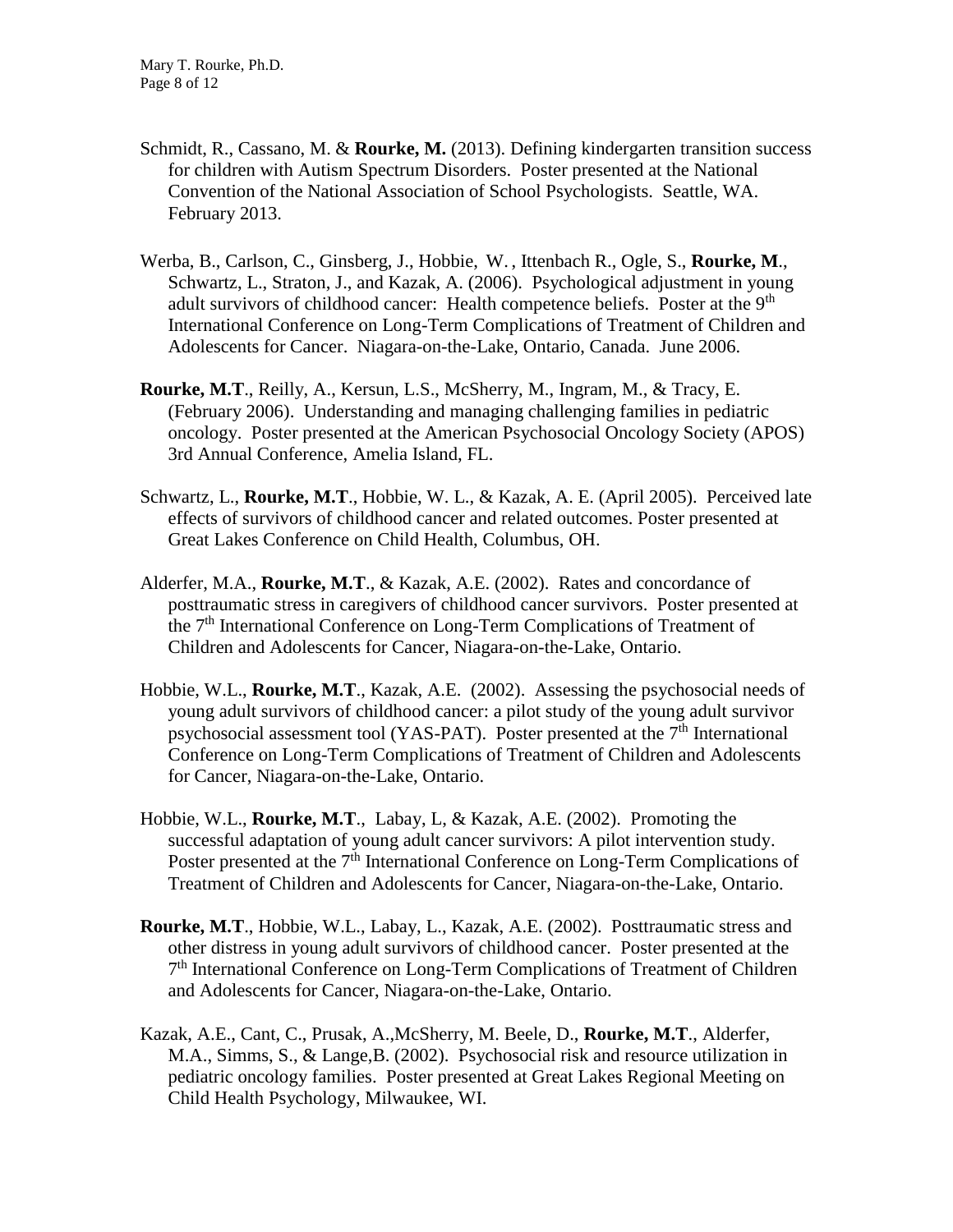- Kazak, A.E., Alderfer, M., **Rourke, M**., Simms, S., & Streisand, R., (2002). Posttraumatic stress in adolescent survivors of childhood cancer and their mothers, fathers, and siblings. Presented at the National Cancer Institute/American Cancer Society Cancer Across the Lifespan Conference, Washington, DC.
- **Rourke, M.T**., Alderfer, M., & Kazak, A.E. (2001). The use of a tool to understand trauma in childhood cancer survivors. Paper presented at the biennial meeting of The International Society for Traumatic Stress Studies, New Orleans, LA.
- Kazak, A.E., Simms, S., **Rourke, M.T**., Alderfer, M. (2001). Surviving Cancer Competently Intervention Program (SCCIP). Paper presented at the annual meeting of the National Council on Family Relations, Rochester, NY.
- **Rourke, M.T**. & Cassidy, K.W. (1999). Young children's conflict with peers as an index of their psychological understanding of others. Poster presented at the Biennial Meeting of the Society for Research in Child Development, Albuquerque, NM.
- **Rourke, M.T**. & Wozniak, R. H. (1994). Dyadic aspects of preschooler's peer conflicts. Poster presented at the Biennial Meeting of the Society for Research in Child Development, Indianapolis, IN.
- Palmer, C.A. & **Rourke, M.T**. (1992). Preschoolers have the acts down; it's the event that's hard. Poster presented at the Biennial Meeting of the Society for Research in Child Development, New Orleans, LA.
- **Rourke, M.T**. & Pufall, P.B. (1987). The role of gender schema in elementary-schoolaged children's attributions for success. Paper presented at the meeting of the Eastern Psychological Association, Buffalo, NY

# **INVITED LECTURES**

- April 2016: "Learning, attentional,and psychological factors in protracted recovery from concussion." (with Mary F. Lazar) Fourth Annual Conference on Diagnosis and Management of Concussion: Seeing Concussion Through New Eyes, The Children's Hospital of Philadelphia, Philadelphia, PA.
- June 2010: "The impact of child medical trauma on family function: Developmental and relational shifts over time." The Children's Hospital of Philadelphia Center for Pediatric Traumatic Stress conference, Philadelphia, PA.
- February 2008: "The toll of the work: Understanding and managing normative compassion fatigue." – Partners in Pediatric Palliative Care Conference, Philadelphia, PA.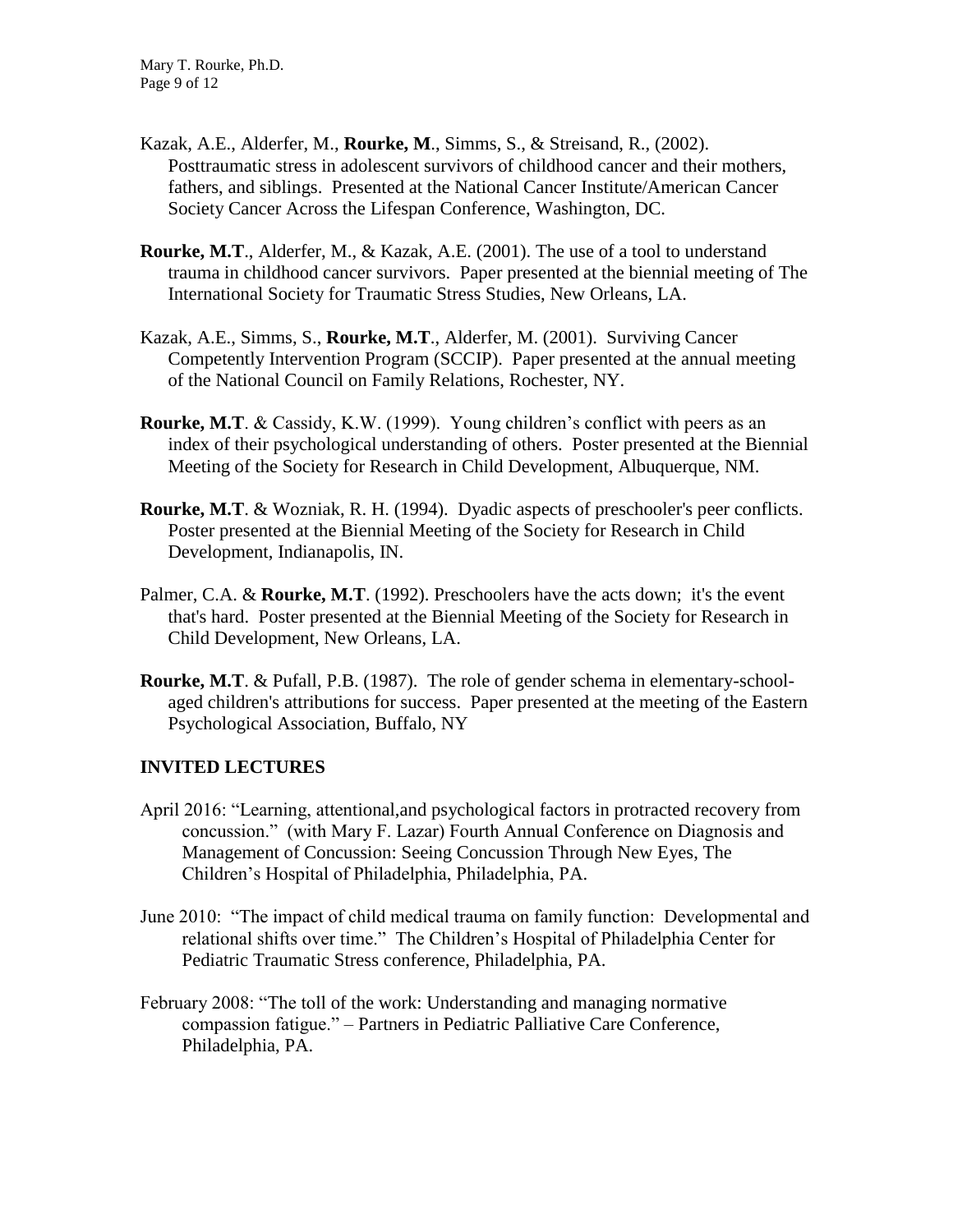Mary T. Rourke, Ph.D. Page 10 of 12

June 2006: "Psychosocial impact of childhood cancer survivorship". Invited lecture at The Second International Nursing Conference on Childhood and Adolescent Cancer Survivorship. Niagara-On-the-Lake, Ontario.

## **COMMUNITY PRESENTATIONS/TRAINING WORKSHOPS:**

- January 2010. "Understanding anxiety in a learning context." Invited webinar for Jewish Learning Venture inclusion specialist team. Elkins Park, PA.
- November 2019. "Supporting positive coping in teens." Wallingford Swarthmore School District, Wallingford, PA.
- September 2019. "Working with school teams: Meeting challenges and building opportunities." Invited workshop presented to Elkins Park Satellite of CHADD. Elkins Park, PA.
- April 2019. Suicide post-vention for middle school students, teachers, and parents. Widener Partnership Charter School, Chester, PA.
- April 2016. "The missing peace: Bullying and conflict resolution for parents and teachers." (with C. Nick, J. Zarabba, and A. Perelman). Invited workshop for Trinity Cooperative Day Nursery. Swarthmore, PA.
- November 2015. "The missing peace: Bullying and conflict resolution for parents and teachers." (with C. Nick and J. Zarabba). Invited workshop for the Wallingford-Swarthmore School District. Wallingford, PA.
- August 2015. "Understanding and managing the traumatic impact of childhood cancer on the family." Invited talk presented at the Alex's Lemonade Stand Foundation's 7<sup>th</sup> annual Childhood Cancer Symposium. Philadelphia, PA.
- June 2015: "Working collaboratively with parents and students to build digital citizenship." In-service workshop presented to the faculty of the School in Rose Valley. Rose Valley, PA.
- April 2015: "Implications of social media at school: Fighting fears and finding opportunities". Invited talk presented to School in Rose Valley parents organization. Rose Valley, PA.
- January 2015. "ADHD in the family". Invited workshop presented to Elkins Park Satellite of CHADD. Elkins Park, PA.
- November 2014: "Managing my allergies." Invited workshop presented at the F.E.A.S.T. (a support group for families of children with allergies) annual Feel Good Forum. King of Prussia, PA.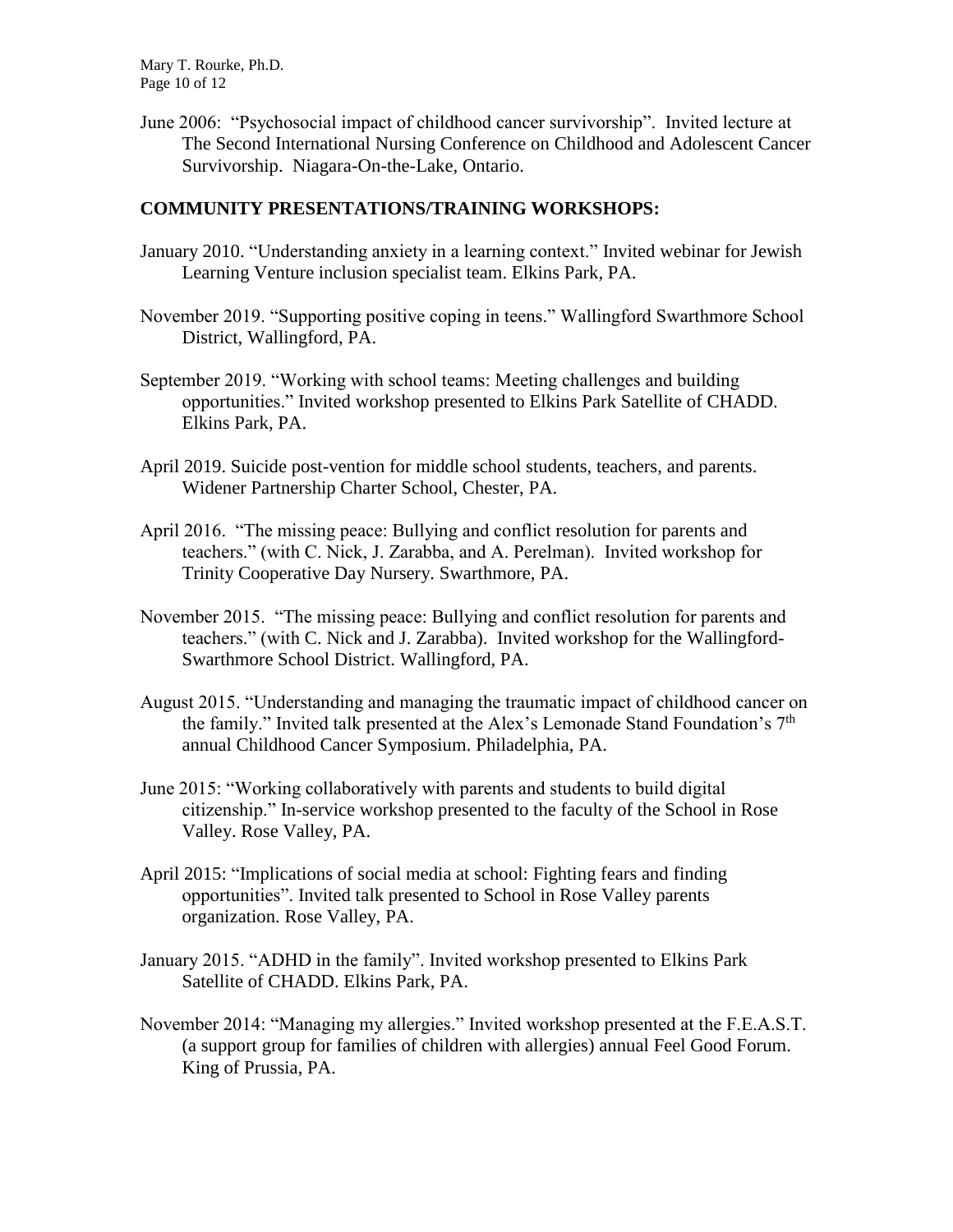Mary T. Rourke, Ph.D. Page 11 of 12

- October 2014, February 2013. "Understanding ADHD in school-aged children." Training workshop provided to Widener University Social Work Counseling Center interns (with M.C. Cassano, Ph.D.).
- June 2014, 2013. "Developmental issues and influences in the lives of pre- and early adolescents: Training for summer camp providers." Training workshop provided to Widener Partnership Charter School summer program mentors (with M.C. Cassano, Ph.D.)
- April 2013. "The toll of the work: Understanding and managing compassion fatigue in professionals who provide care at the end of life." Training workshop provided to care providers at SJ HospiceCare. Vineland, NJ.
- October 2012: "Who's driving and where are we going: Understanding executive function difficulties in children." (with M.C. Cassano, Ph.D.). Stratford Friends School, Newtown Square, PA.
- August 2012. "Understanding ADHD in the classroom" (with M. Cassano). In-service workshop presented to the faculty of the Widener Partnership Charter School, Chester, PA.
- May 2012: "Managing termination issues at the end of the internship training year." The Predoctoral Internship Program at the Children's Hospital of Philadelphia, Philadelphia, PA.
- November 2009: "Understanding and addressing common concerns in the years after childhood cancer**."** 1st Annual Statewide Childhood Cancer Survivors' Conference, Williamsburg, VA.
- July 2007: "Psychosocial issues for young adults who survived childhood cancer" INOVA Cancer Survivorship Workshop, Fairfax, VA
- October 2005: "Psychological late effects in young adult cancer survivors" Invited lecture to annual workshop for young adult cancer survivors, sponsored by Delaware Valley Gilda's Club and Cancer Survivors Unite.
- March 2004: "Understanding long-term cognitive and social consequences of treatment for childhood cancer" – Pediatric Acute-Chronic Care Nurse Practitioner Program, University of Pennsylvania School of Nursing, Philadelphia, PA
- February 2004: "Using a family systems framework in pediatric psychology" CHOP/Lehigh University School-Pediatric Psychology training program, Philadelphia, PA